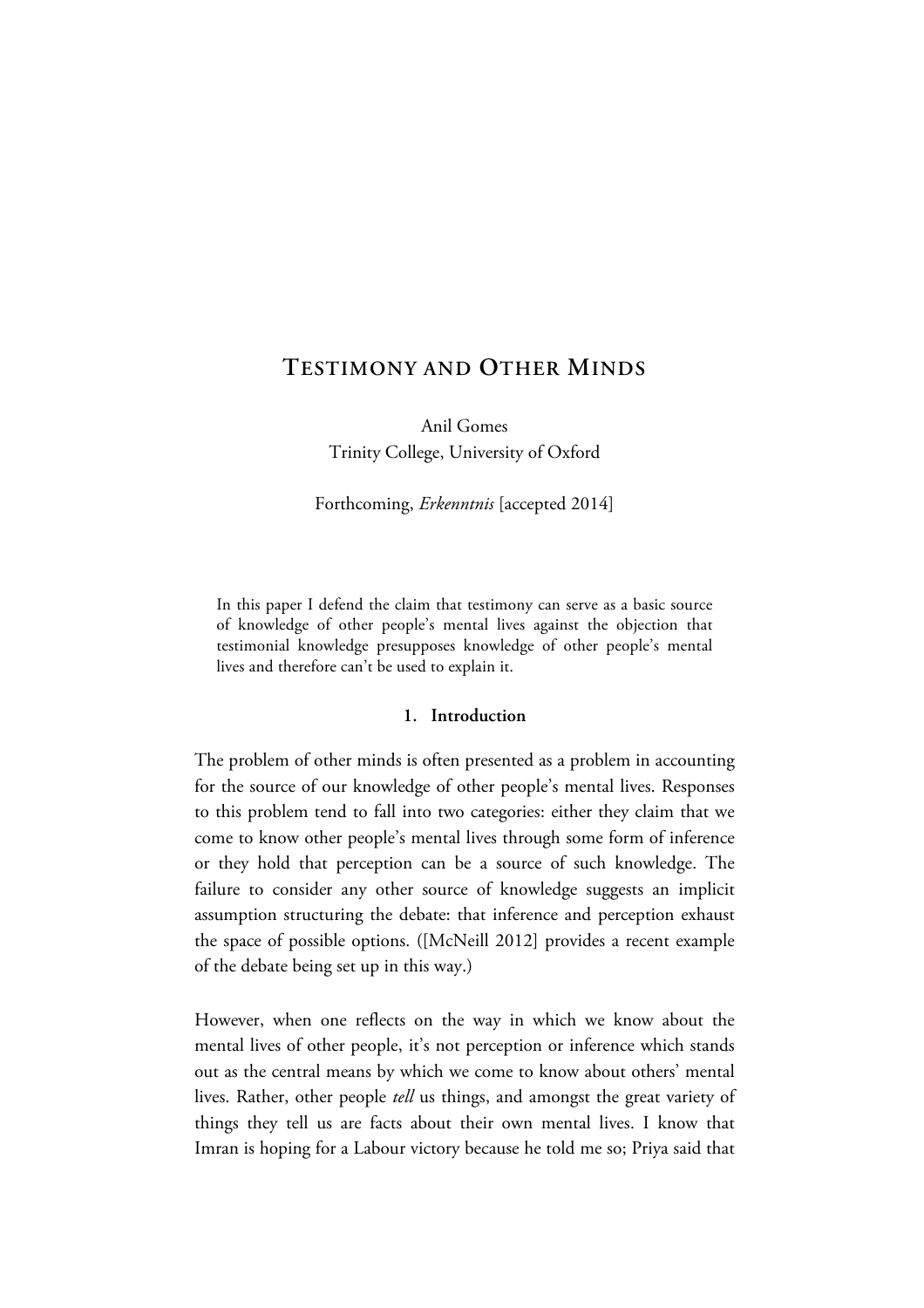she's fed up with work. Any natural and unprejudiced account of our social interactions has to accept the centrality of testimony to our knowledge of other people's mental lives. Yet the possibility of our acquiring such knowledge through testimony is strikingly absent from these debates. The aim of this paper is to cast doubt on one reason for ignoring testimony as a source of our knowledge of other people's mental lives.

#### **2. Testimony**

Let us start with a very general formulation of the question which structures this debate:

(OM): How is it possible to know about other people's mental lives?

(OM) is sometimes claimed to allow two different readings: one on which it asks how it is possible to know *what* another person thinks or feels, and one on which it asks how it is possible to know *that* another person thinks or feels [Avramides 2001, p.219], [Cassam 2007, p.156]. This distinction is helpful so long as one recognises that the 'what' in the first question is interrogative and not relative: as Austin points out, 'I know what he is feeling' is not 'There is an x which both I know and he is feeling' but 'I know the answer to the question "What is he feeling?"' [Austin 1946, p.96]. In this sense, to know *what* another person thinks or feels is to know *that* he or she is thinking or feeling some particular way. I will return to the distinction between the 'what' and 'that' questions below, but for the purposes of motivating this discussion, let our focus be the question of how it is possible to know what another person thinks or feels.

The claim I want to explore can be stated as follows:

(T): Testimony can be a basic source of knowledge of other people's mental lives.

The modifier 'basic' is needed since the exclusion of testimony from these debates would be justified if testimonially-acquired knowledge were only possible given the presence of perceptual or inferentially-acquired knowledge of another's mental life. The claim to be defended is that testimony can be a way of finding out about others' minds even in the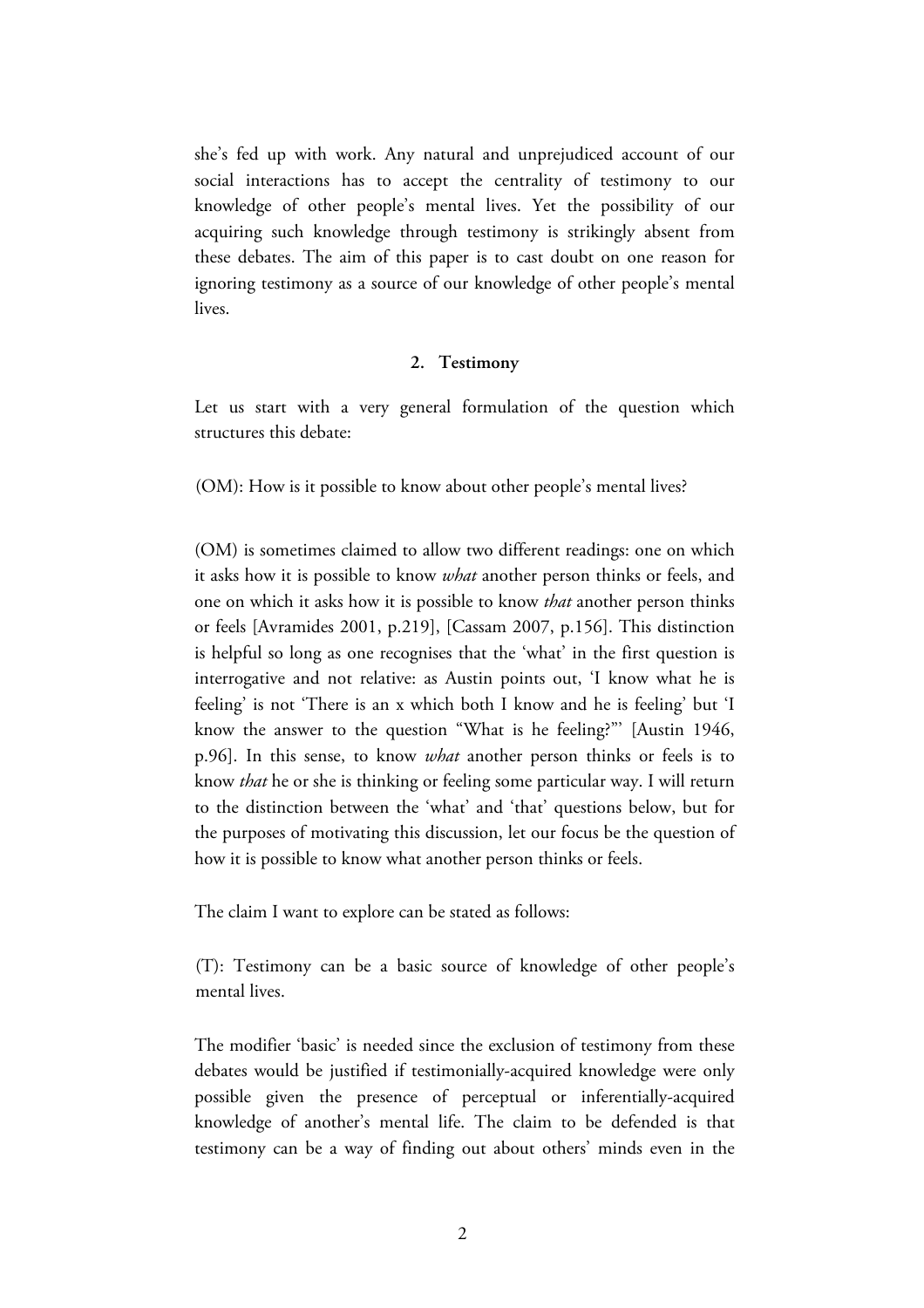absence of any other source of such knowledge. Note that this is not to say that testimony could be the *sole* source of such knowledge for we plausibly have some knowledge of others' minds which isn't acquired via testimony. (Consider our relations with those such as infants who are unable to testify.) The claim is only that testimony is a basic source of knowledge of others' minds.

Are there any reasons for the absence of testimony from these debates? One reason for ignoring testimony would be if testimonially-acquired knowledge were either a species of inferentially-acquired knowledge or a species of perceptually acquired knowledge, for then issues concerning the possibility of acquiring knowledge of another's mental life through testimony would be covered in discussions about the possibility of acquiring such knowledge through either inference or perception. Let me consider each of these disjuncts in turn.

According to *inferential* or *reductionist* models of testimony, testimonial knowledge is a kind of inferential knowledge. Asha tells you that she is thinking of Zora. You know that Asha uttered a certain phrase and you know some generalisation linking utterances to truths. From this knowledge you can infer that Asha is thinking of Zora. On this picture, testimonial knowledge is based on 'our observation of the veracity of human testimony, and of the usual conformity of facts to the reports of witnesses.' [Hume 1975 [1748], p.111]. Someone who endorses this model of testimony will hold that the questions concerning the possibility of gaining knowledge of others' minds through testimony fall under issues raised about the possibility of gaining such knowledge through inference.

Yet the claim that testimonial knowledge is a kind of inferential knowledge is a controversial one in epistemology. Critics have charged that the proposed inductive base is insufficient to secure knowledge; that any such inference would have to rely on testimony; that such a view implausibly denies testimonial knowledge to young children [Coady 1992]. For this reason those who write on our knowledge of others' minds are not entitled to assume that testimonial knowledge is a form of inferential knowledge without notice. And, regardless, those who discuss inference in the other minds literature focus almost exclusively on the *non-testimonial* inference of mental states from observed behaviour.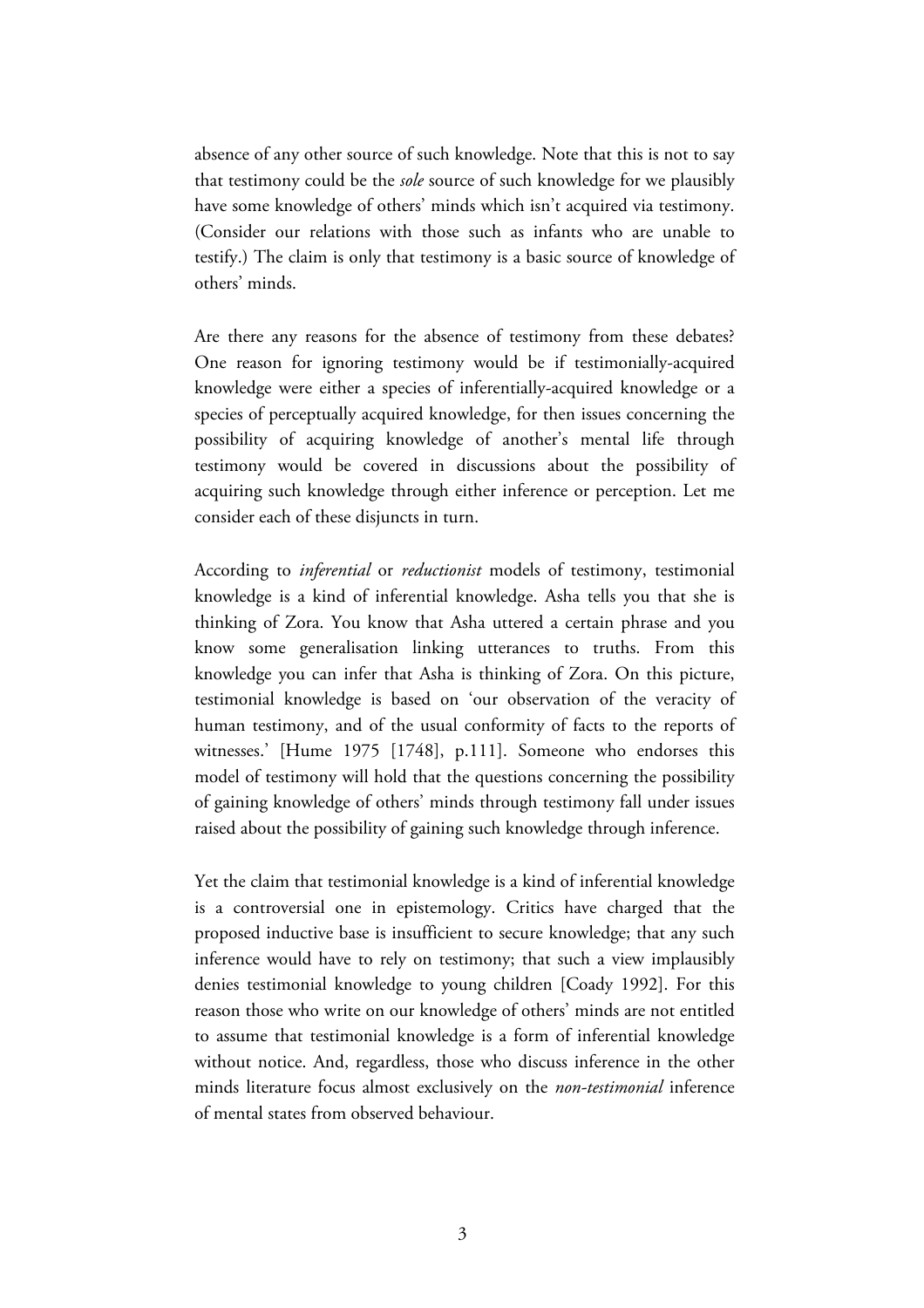Similar considerations apply to the claim that testimonial knowledge is a species of perceptual knowledge. For although many of those who reject the reduction of testimonial knowledge to a form of inferential knowledge have stressed the similarities between testimony and perception [e.g. McDowell 1994], they do not claim that testimonial knowledge is a form of perceptual knowledge. Rather they hold that testimony is a basic, noninferential and non-perceptual source of knowledge. So those who write on our knowledge of others' minds are not entitled to ignore testimony as a source of such knowledge on the grounds that testimonial knowledge is a form of perceptual knowledge without some defence of this very contestable claim.

Each of these reasons for ignoring testimony in debates about our knowledge of others' minds rests on very general claims about the nature of testimony: that testimonial knowledge is a case of knowledge gained through inference; that testimonial knowledge is a form of perceptual knowledge. But there is a more interesting argument against (T) to consider, one which turns on issues specific to the other minds debate and which would justify the absence of testimony from discussions of our knowledge of others' minds.

Consider the following passage from Barry Stroud in which he considers the possibility of appealing to testimony to warrant our beliefs about another's mental:

The question of other minds is how anyone can know what someone else thinks or feels. But it would be ludicrous to reply that someone can know what another person thinks or feels by asking a good friend of that person's. That would be no answer at all, but not because it is not true… The trouble is that it explains how we know some particular fact in the area we are interested in by appeal to knowledge of some other fact in that same domain. [Stroud 1989, p.101]

The claim here is that acquiring knowledge on the basis of testimony requires knowledge about the testifier's mental states. So testimonial knowledge presupposes knowledge of other people's mental lives and can't be used to explain it. According to Stroud, (T) is ludicrous

Why think that testimonial knowledge requires knowledge about the testifier's mental states? Quassim Cassam provides one reason: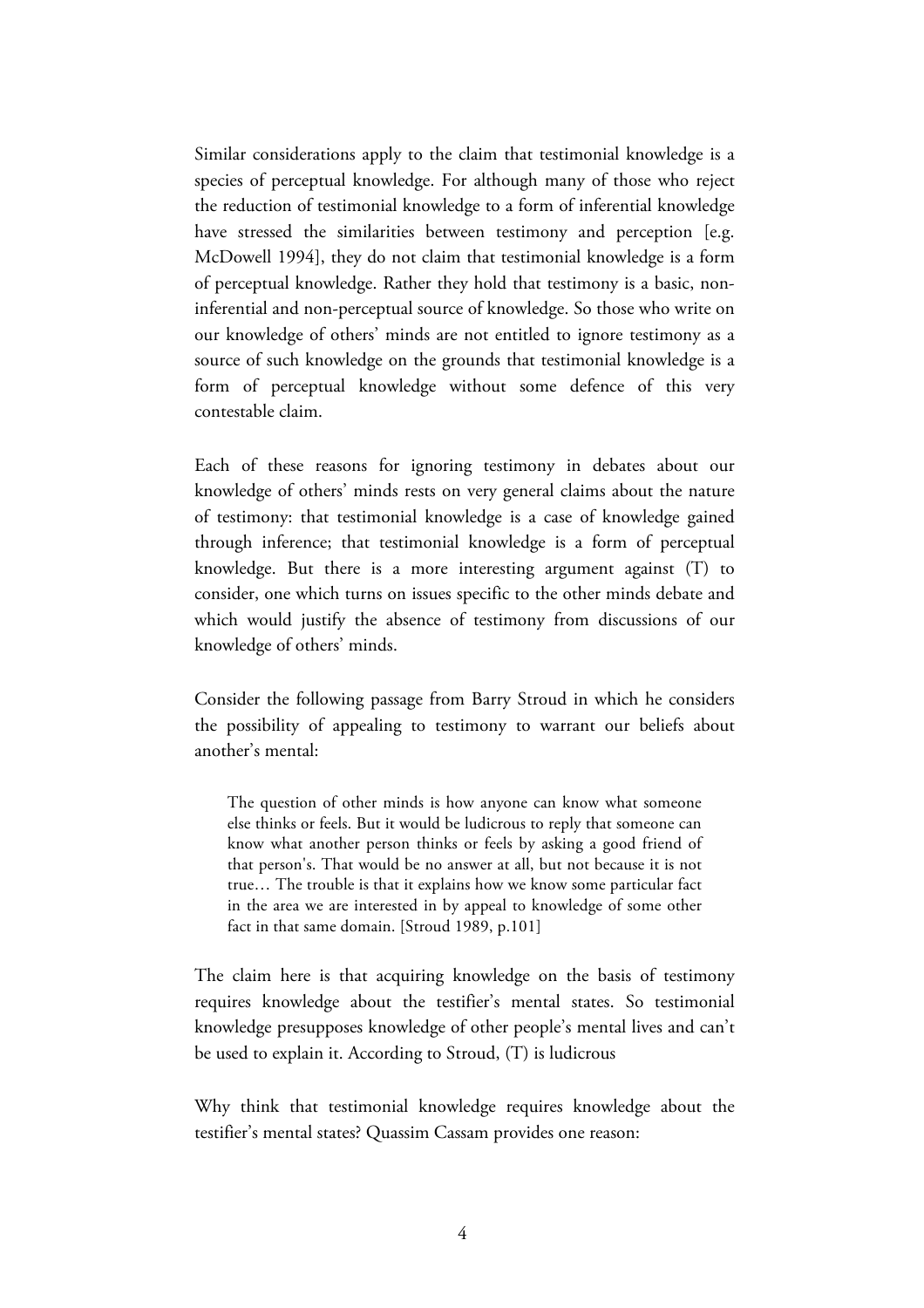As for testimony, I'm only going to take someone else's word for it that I am not alone in the world if I take it that his words are expressive of genuine thoughts, that is, if I already take myself to know of the existence of at least one other thinker. Since the possibility of knowing this is precisely what is at issue we still lack an answer to [the question]. [Cassam 2007: p.157]

H.H. Price offers the same reasoning some half-century earlier:

One might say, the suggestion is that one's evidence for the existence of other minds comes from communication-situations. But this would be question-begging. For communication is by definition a relation between two or more minds. Thus if I have reason to believe that a communication is occurring, I must already have reason to believe that a mind other than my own exists. [Price 1938, pp.429-430]

Call this the knowledge-presupposition argument against (T). According to this argument, testimony cannot serve as a basic source of knowledge of other people's mental lives because testimony presupposes knowledge of other minds and therefore can't be used to explain it. (Compare [Russell 1914, pp.91-2] and [Coliva 2014, p.257 fn.22] for further expressions of this reasoning spanning the last century.)

The knowledge-presupposition argument effectively links together the 'what' and 'that' questions about our knowledge of others' minds distinguished above: knowing *what* another person thinks on and feels on the basis of testimony presupposes knowing *that* she thinks and feels. So testimony cannot be a source of knowledge of what another person thinks and feels [Cassam 2007, p.156, pp.157-8]. And although both Cassam and Price phrase the argument in terms of temporal priority, their real concern is epistemic priority: gaining knowledge on the basis of testimony epistemically presupposes that one possess knowledge of other minds and thus can't be used to explain it.

It is worth considering the knowledge-presupposition argument as it turns on considerations which are internal to the problem of other minds: the claim is not that testimony cannot serve as a basic source of knowledge and therefore, *a fortiori*, cannot serve as a basic source of our knowledge of others' minds. Rather, the argument claims that testimony presupposes knowledge of others' minds specifically and thus cannot serve as a basic source of *such* knowledge. If the knowledge-presupposition argument is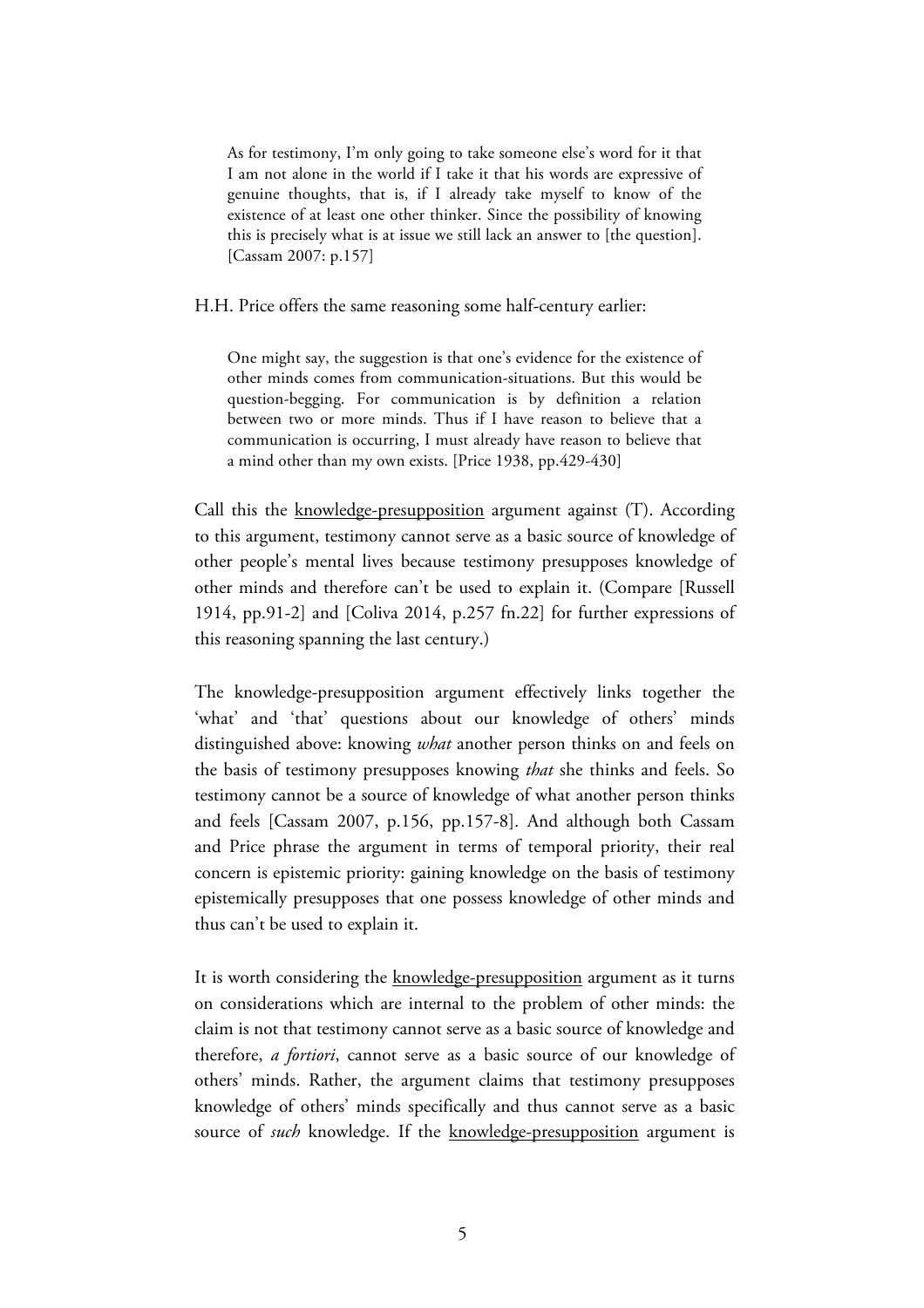good, testimony cannot be a basic source of our knowledge of others' minds.

The knowledge-presupposition argument aims to support the following claim:

(KP): A subject can know that p on the basis of testimony from O only if she already knows that O is a thinker.

The argument in support of (KP) runs as follows. (A): in order for testimony to serve as a source of knowledge, I must take the words of other people to be expressive of thoughts. But I can take them as expressive of thoughts only if I know that the other person is a thinker. So if testimony is to provide knowledge of other minds, some knowledge of other minds must already be possessed. Thus testimony cannot serve as a basic source of our knowledge of others' minds.

We can formulate this argument as a series of necessary conditions:

- 1. In order for S to know that p on the basis of testimony from O, S must take the words of O as expressive of thoughts.
- 2. In order for S to take the words of O as expressive of thoughts, S must know that O is a thinker.
- 3. Thus in order for S to know that p on the basis of testimony from O, S must know that O is a thinker.

Since the knowledge that O is a thinker is a piece of knowledge which concerns another's mental life, testimonially-acquired knowledge entails knowledge of another's mind. The conclusion drawn is that testimony presupposes knowledge and thus cannot serve as a basic source of knowledge of another's mental life.

One question about this argument concerns the notion of taking someone's words to be expressive of thoughts. I will take this to involve knowing that another person's words are expressive of thoughts. (This ensures that the second premise is not falsified by cases of mistaken belief.) So formulated, the argument claims that testimonial knowledge requires knowing that another person's words express thoughts, and that this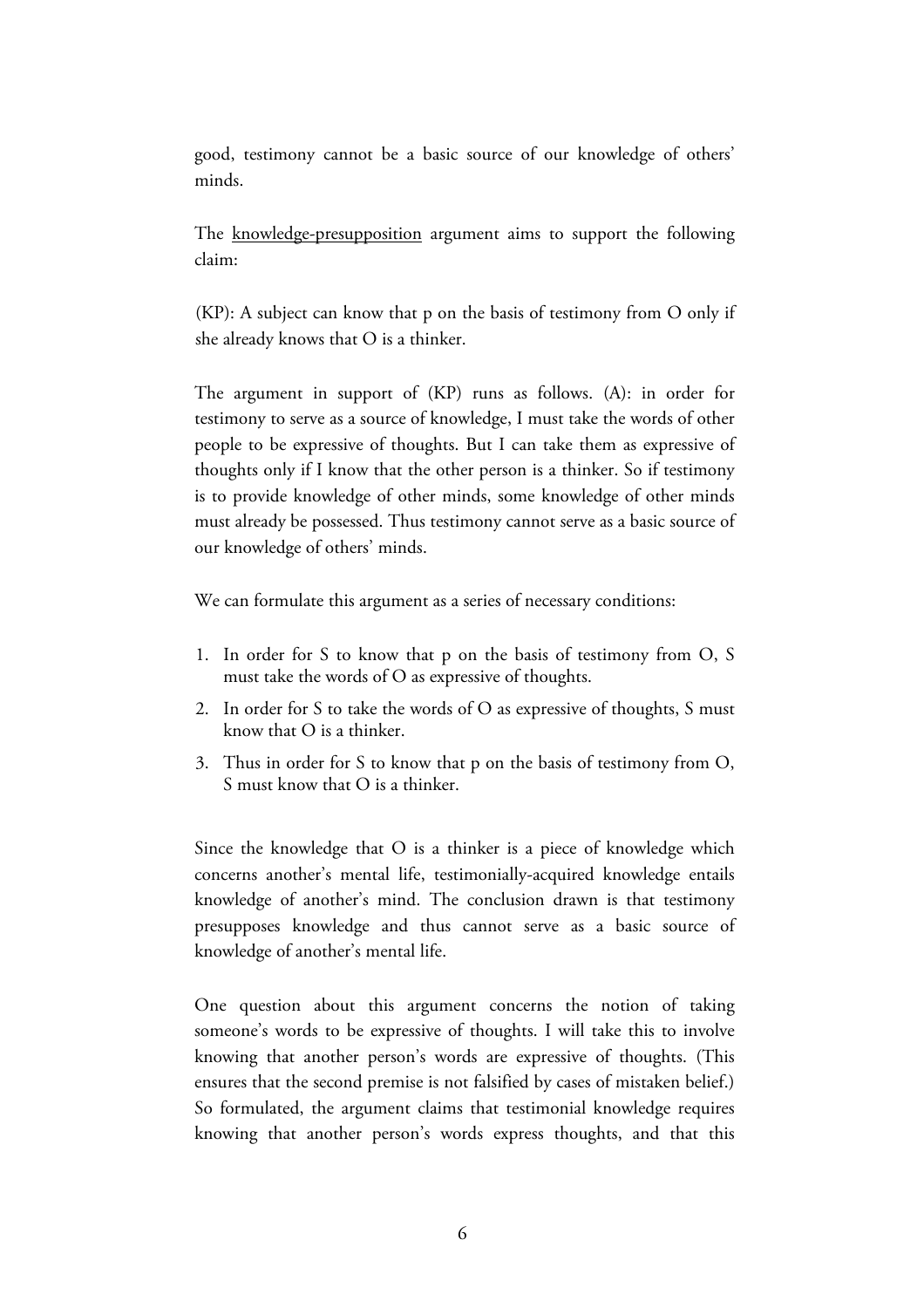knowledge requires knowing that she is a thinker. Such is the argument in support of (KP).

How should we evaluate this argument? Certain forms of externalism allow the option of rejecting the second premise. A simple form of reliabilism about testimony, for example, will hold that one can know that p on the basis of testimony from O just so long as forming beliefs on the basis of O's testimony is a reliable process of belief-formation. Similarly, Plantinga's account of warrant holds that knowing that p on the basis of testimony from O requires only that my belief be produced by my faculties functioning properly in an appropriate environment [Plantinga 1993, p.82]. In both cases, the truth of the first premise ensures that the knowledge in question counts as testimonially-based, but the second premise can be rejected since the status of my belief as knowledge depends only on facts about my cognitive faculties and their environment and not on the beliefs I hold about my informant.

A second response is suggested by J.L. Austin: 'believing in other persons, in authority and testimony is an essential part of the act of communicating, an act which we all constantly perform… But there is no 'justification' for our doing [these things] as such.' [1946: p.115]. Austin's intention is not obvious, but perhaps the suggestion is that our belief in testimony – our belief that the words of other people express thoughts – is not something which itself requires justification: it is instead a precondition for engaging in communication. '[W]e don't talk with people (descriptively) except in the faith that they are trying to convey information' [1946: p.82-3]. Since this faith does not itself require justification, taking other people's words to be expressive of thoughts is not conditional on any particular piece of knowledge. This provides a way of rejecting the second premise.

Neither option is without problem. The second response claims that a belief in testimony can be required for the epistemic warrant provided by testimony even though that belief in testimony is outside the context of justification. And many will worry this grounds an epistemic status in a non-epistemic factor. More significantly, with regards to both responses, it is worth noting how plausible it is that the kinds of interactions which characterise our testimonial engagement with other people evince the knowledge that other people have minds. Imagine asking someone for directions to the train station. It seems odd to think that one can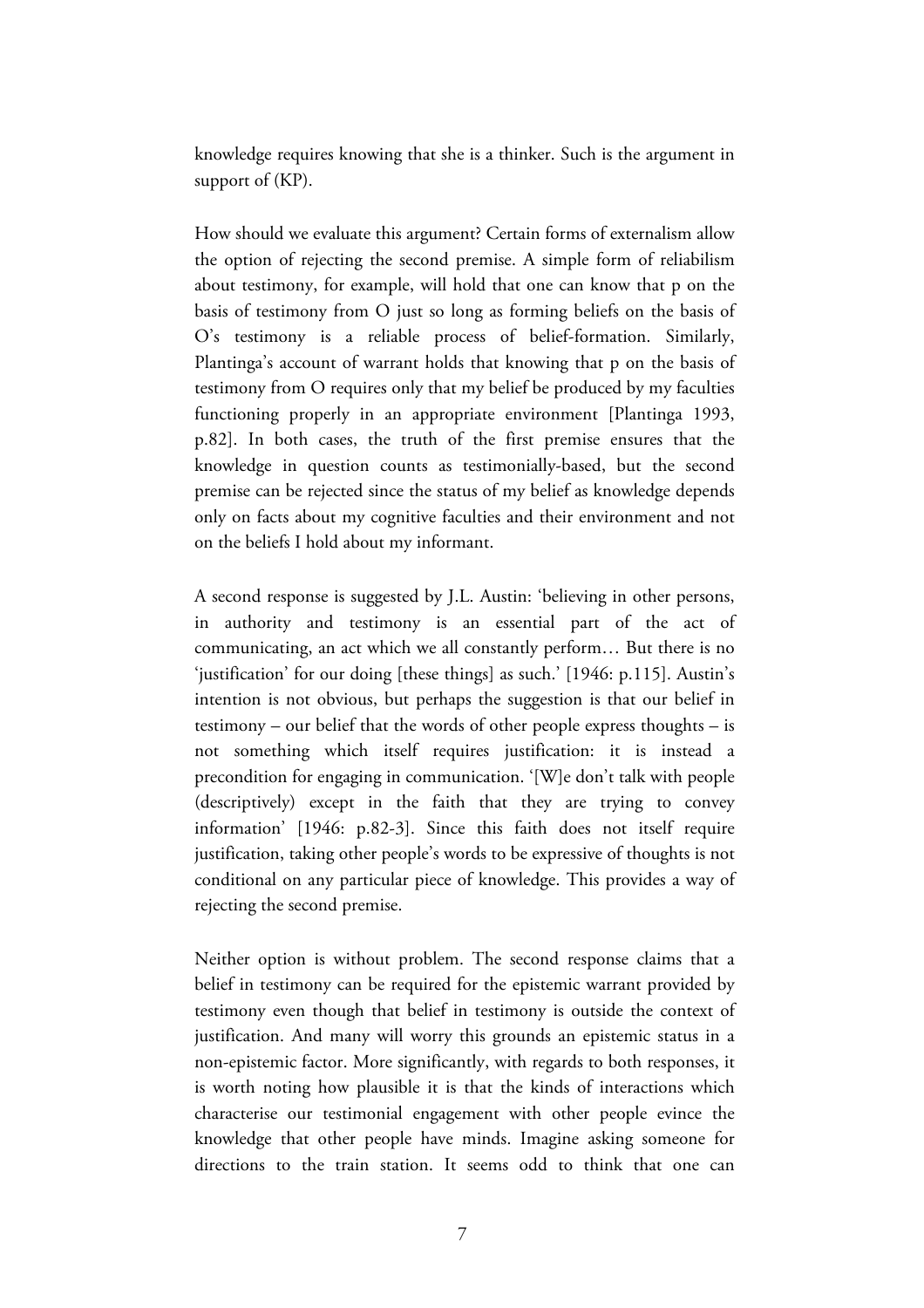undertake this activity whilst remaining neutral on the question of whether the other person is minded. Testimonial interactions, on the face of it, do seem to presuppose that we take one another to be minded. To this extent, it is worth exploring whether there is a response to the knowledgepresupposition argument which accepts claims (1) to (3) whilst denying the philosophical use to which they are put. In the rest of this paper I motivate such a response.

#### **3. Presupposition & Independence**

Consider a comparable argument (B) made for knowledge gained on the basis of perception: in order for perception to serve as a source of knowledge, I must take my perceptual experiences to be revelatory of the world around me. But I can only take my perceptual experiences to be revelatory of the world if I know that I am perceiving. So if perception is to provide us with knowledge of the external world, the knowledge that one is perceiving must already be presupposed. Thus perception cannot serve as a basic source of knowledge of the external world.

Arguments of this form have been used by Barry Stroud to motivate various versions of philosophical scepticism [Stroud 1996: pp.131-133]. We can formulate the argument in such a way as to bring out the structural similarities with (A):

- 1'. In order for S to know that p on the basis of perception, S must take her experiences as revelatory of the world.
- 2'. In order for S to take her experiences as revelatory of the world, S must know that she is perceiving.
- 3'. Thus in order for S to know that p on the basis of perception, S must know that she is perceiving.

This argument purports to support a perceptual version of the knowledgepresupposition claim (KPʹ): A subject can know that p on the basis of perception only if she already knows that she is perceiving. The knowledge that I am perceiving is presupposed by my perceptual knowledge of the world.

The argument in (B) can be resisted in the same way as the argument in (A). Certain forms of externalism will deny that perceptual knowledge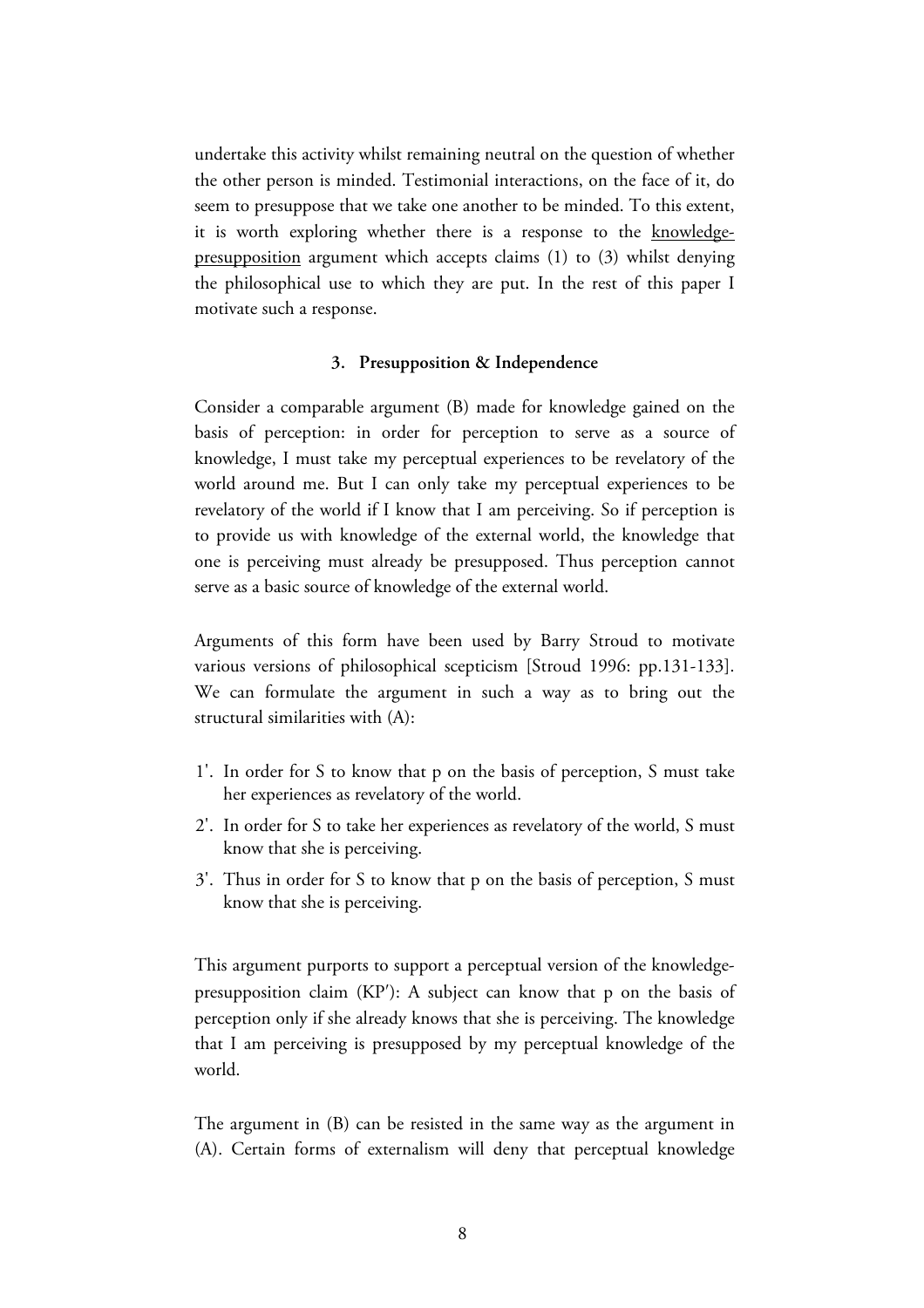requires a subject to believe that her experiences are revelatory of the world; others will deny that 'hinge propositions' such as the belief that one's experience is revelatory of the world are conditional on further knowledge. However, an alternative option is to accept claims (1ʹ) to (3ʹ) whilst denying that they prevent perception from serving as a basic source of knowledge of the external world.

Consider two distinct conditions one might place on perceptual knowledge:

(P1): In order to know that p on the basis of perception, one must know that one is perceiving.

(P2): In order to know that p on the basis of perception, one must know that one is perceiving *independently* of what one takes oneself to know on the basis of perceiving.

The argument in (B) motivates only the first claim, but it is the second which is needed if the knowledge that I am perceiving is to be presupposed in a way which prevents perception serving as a basic source of knowledge.

We can see this as follows. Someone who accepts (P1) will hold that it is a condition on possessing perceptual knowledge that one know that one is perceiving. To this extent, the argument in (B) is good: a subject who takes her experience to be revelatory of the world must take her experience of a pig in the garden as reason to believe both that there is a pig in the garden and that she is perceiving. And any warrant which the fact of her seeing a pig confers upon the proposition that there is a pig in the garden is also conferred upon the proposition that she is perceiving. So both claims are known. But the knowledge that she is perceiving is not known *independently* of what she takes herself to know on the basis of perceiving: rather, it is precisely because she sees and thereby knows that there is a pig in the garden that she knows that she is perceiving.

This is an account of the relation between perception and knowledge which has been urged upon us by John McDowell: 'one's knowledge that one is not dreaming', he writes 'owes its credentials as knowledge to the fact that one's senses are yielding one knowledge of the environment – something that does not happen when one is dreaming' [1986: p.238]; a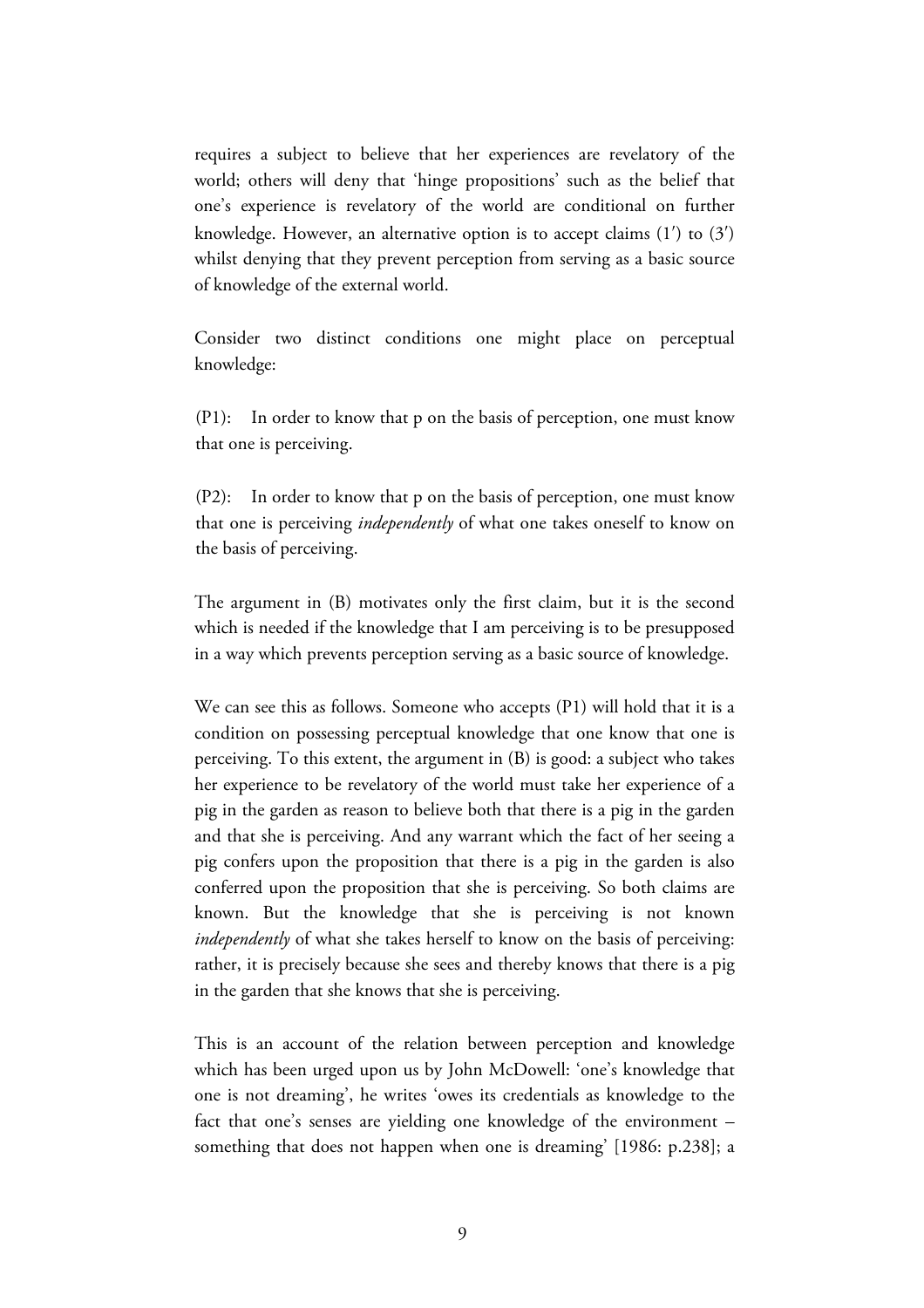subject's reasons for believing that she is not dreaming 'can reside in all the knowledge of the environment that [her] senses are yielding' [1995, p.408]. On this picture, a subject's knowledge that she is perceiving has its root in the same source as her knowledge of how things stand around her, namely the correct operation of her sensory capacities upon the environment.

Marking the distinction between (P1) and (P2) allows us to resist the argument in (B). In order for the argument in (B) to show that a certain piece of knowledge is presupposed in a way which would prevent perception from serving as a basic source of knowledge, one would need to think of the knowledge that one is perceiving as having been acquired independently of one's perceptual capacities. But nothing compels us to accept this claim. So long as we think of perception as affording us knowledge both of the environment around us and of the fact that we are perceiving, we can accept claims  $(1')$  to  $(3')$  whilst allowing perception to serve as a basic source of knowledge.

Let us return to the case of testimony. According to the knowledgepresupposition argument it is a condition on acquiring knowledge through testimony that one already know the testifier to be a thinker. We can now see that the argument in support of this claim conflates two distinct conditions one might place on testimonial knowledge:

(Q1): In order to know that p on the basis of testimony from O, one must know that O is a thinker.

(Q2): In order to know that p on the basis of testimony from O, one must know that O is a thinker *independently* of what one takes oneself to know about her on the basis of testimony.

It is  $(Q2)$  which is needed to support  $(KP)$ , but claims  $(1)$  to  $(3)$  only motivate (Q1). And (Q1) is compatible with testimony serving as a basic source of knowledge of others' mental lives.

Assume that (Q1) is true. Then a subject who knows that p on the basis of testimony from O also knows that O is a thinker. This condition is met because a subject who takes Priya's testimony as grounds for believing that she is tired must also take her testimony as grounds for believing that she is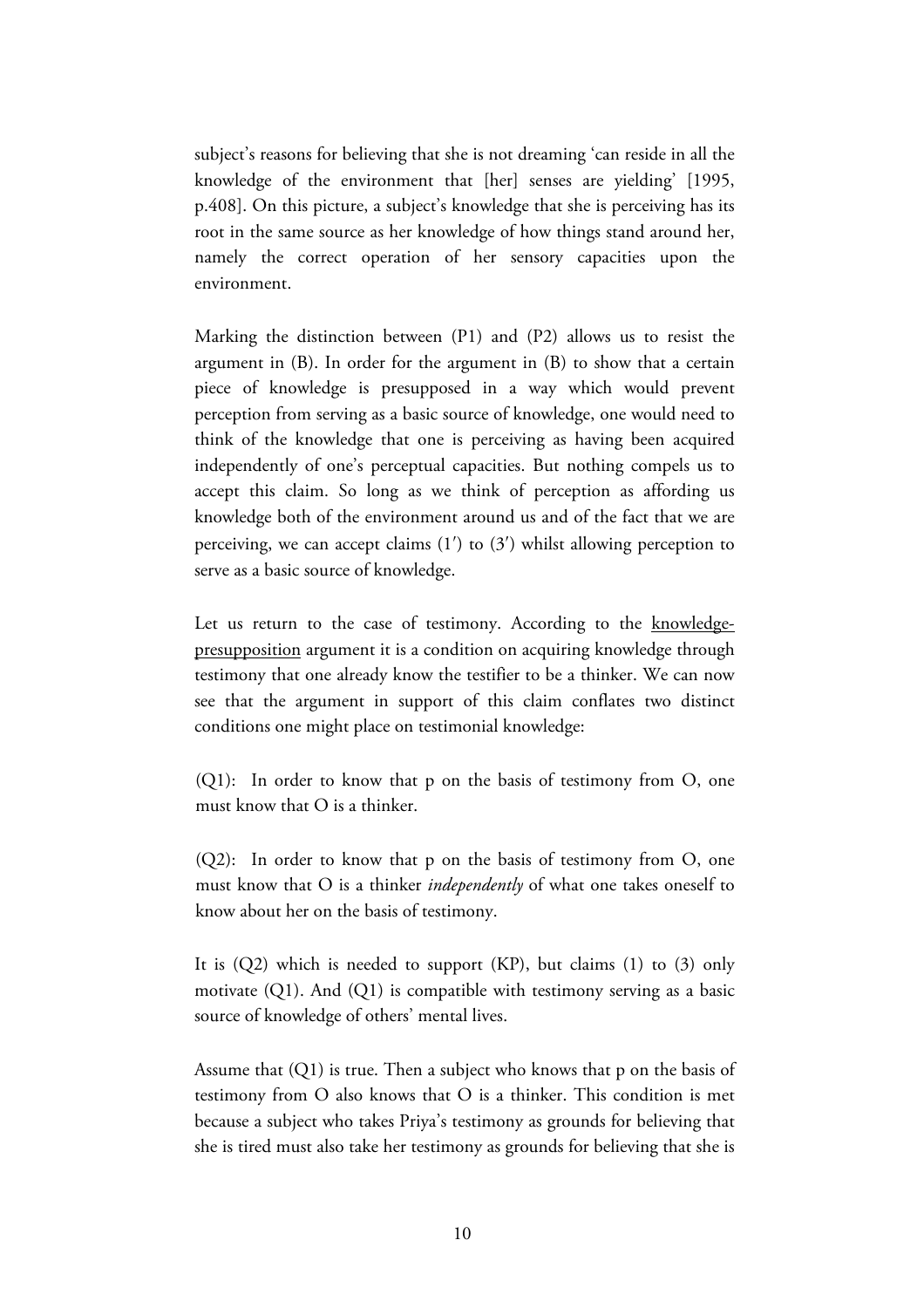a thinker. And any warrant which her testimony confers upon the first proposition is also conferred upon the second: to this extent, both claims are known. But a subject's knowledge that Priya is a thinker is not *independent* of what it is that Priya has told her: rather it is in virtue of hearing what it is that she has said that you know both what she thinks and that she is thinker. Testimony can serve as a basic source of knowledge of others' mental lives.

### **4. Knowledge**

This way of defending (T) against the knowledge-presupposition argument makes use of a conception of knowledge on which one's knowledgegenerating capacities can provide one with knowledge of facts which are themselves conditions on the proper operation of those capacities. Some will find such circularity or bootstrapping objectionable. And there is much discussion in the perceptual knowledge literature as to whether responses of this sort are acceptable. Can anything be said in its favour?

Two small points to begin. First, responses of this form are taken seriously in discussions of perceptual knowledge of the external world and there is no reason to think that they do not have application for the case of testimonial knowledge of others' minds. Second – though this perhaps has the form of a *tu quoque* – those who accept McDowell's move as a possible response in the case of perceptual knowledge, as Cassam himself does [2007: pp.30ff], have no reason to shun a comparable move for the case of testimonial knowledge of others' minds. So there is at least a prima facie reason for exploring its application in this context.

Are there any positive reasons for endorsing the strategy? Consider first reasons given to reject (P2) in the case of perceptual knowledge. Those who hold that a subject can know that p on the basis of perception without antecedently ruling out sceptical scenarios often appeal to two characteristics of perceptual experience in support. First, that the phenomenology of perceptual experience takes a stand on how things are in the world: perception has a peculiar 'phenomenal force' [Pryor 2000, p.547, n.37] and that phenomenal character seems to ground our knowledge of how things are in the world independently of our knowing that we are perceiving. Second, that perception is a primitive source of our knowledge of the external world such that if perception could not enable knowledge without our having independently ruled our sceptical scenarios,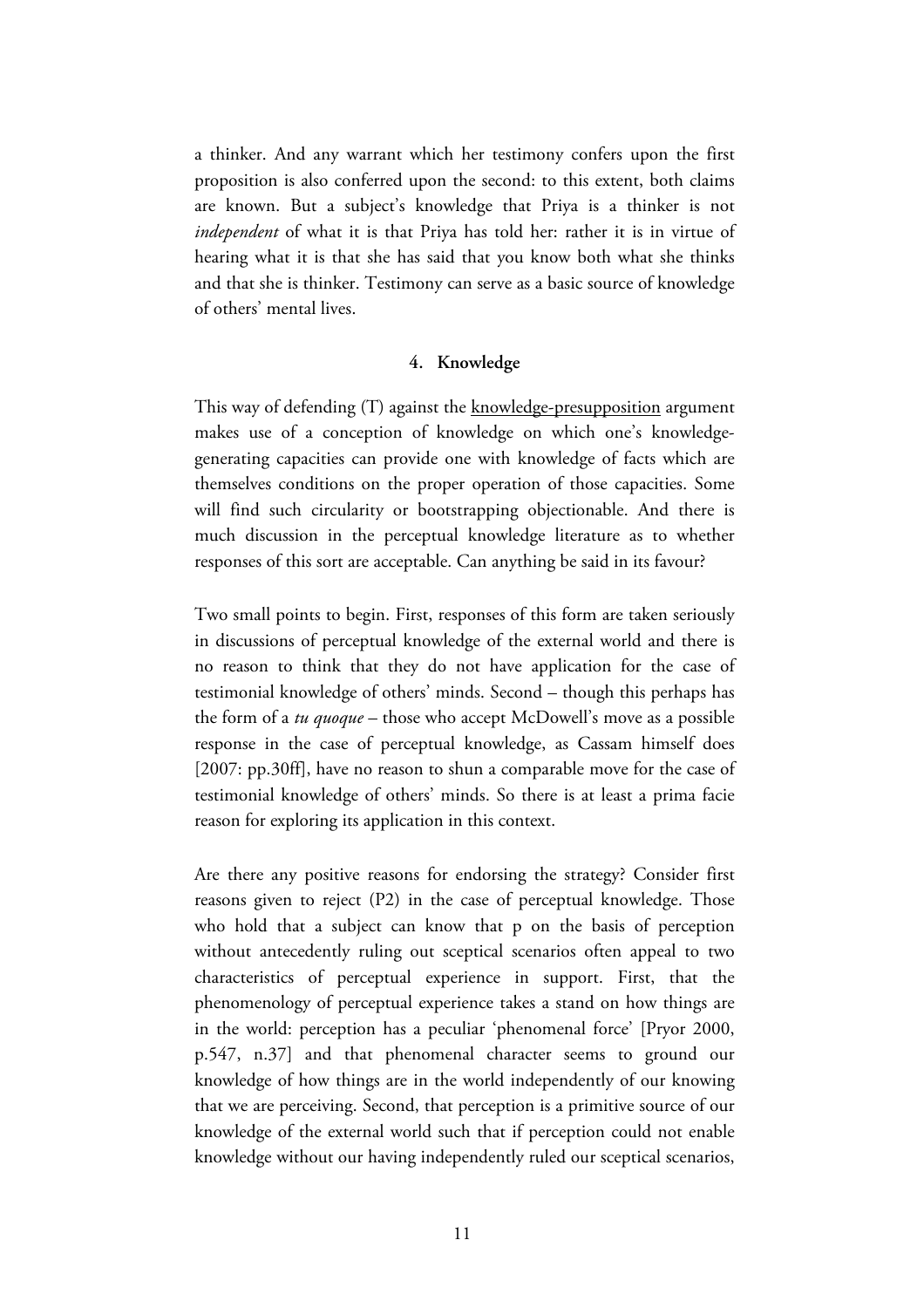then knowledge of the external world would be much reduced: the rejection of (P2) thus has 'anti-skeptical punch' [Pryor 2000, p.537; see also Silins 2007, pp.118-9 and cf. Wright 2002].

A number of authors have used a comparison with perception to motivate the analogous thought that the acquisition of knowledge through testimony does not require antecedently knowing those facts which are conditions on the acquisition of knowledge through testimony [McDowell 1994; Burge 1993, 1997]. But Paul Faulkner has argued that the considerations which motivate the rejection of (P2) cannot be extended to the case of testimony. First, '[t]he phenomenology of testimony is *not*  authoritative because testimony does not transparently reveal the world in the manner of perception'. And second, 'testimony is not our primary source of particular empirical knowledge', so the denial that testimony is a source of basic knowledge does not entail skepticism about the external world [Faulkner 2006, p.255].

There are a number of different ways one might respond to Faulkner, but for our purposes here, it is worth noting that Faulkner's objections concern only testimony about the external world. And, for such testimony, his observations seem accurate: a subject's act of testifying about the weather in Manchester doesn't 'transparently reveal the world' in the manner of perceptual experience; and, since it is always possible for me to come to know about the weather in Manchester without testimony, such testimony is not a primary source of knowledge. This raises the question: do Faulkner's considerations hold good when we restrict our concern to a subject's testimony about her own mental states?

Consider first the phenomenology of a subject's testimony concerning her own mental states. There is a genuine sense here in which such testimony seems to 'transparently reveal' the mind of the attester: another person's assertions about what she thinks and feels don't seem to us to be neutral on the contents of her mental life. (This observation features in much of the neo-expressivist literature on self-knowledge: see [Bar-On 2000] for one way of capturing the thought.) In the same way that it is 'intuitively very natural to think that… *the mere fact* that one has a visual experience of that phenomenological sort is enough to make it reasonable for one to believe that there are hands' [Pryor 2000, p.536], so too is it intuitively very natural to think that another person's testimony that she is thinking about Manchester is enough to make it reasonable to believe that she is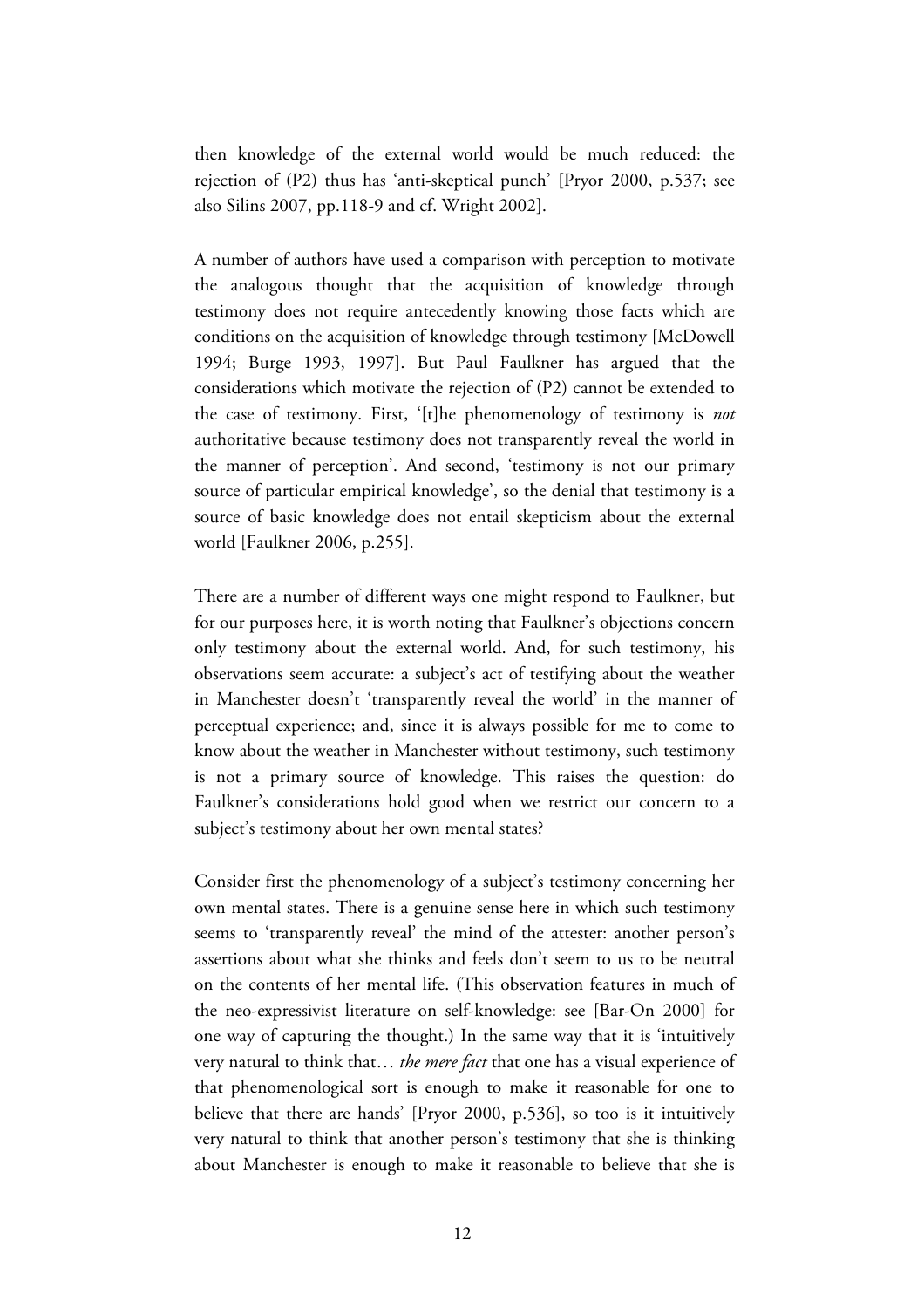thinking about Manchester – and to do so without one having independent reason to believe that she has a mind.

Second, although testimony is not our primary source of knowledge of the external world, it *is* the central way by which we come to know about other people's mental lives. Consider our knowledge of what other people are thinking about, hoping for, visually imagining. It's hard to know how one would come to have such knowledge were it not for the fact that other people are capable of telling us things. And the centrality of testimony to our knowledge of others' minds seems comparable to the centrality of perception to our knowledge of the external world. Approaches which hold that the acquisition of knowledge through testimony requires independent knowledge that another has a mind risk the severe delimitation of such knowledge, and thus the rejection of (Q2) can play a role in a modest antisceptical project (Pryor 2000, p.517).

This way of motivating the rejection of (Q2) turns on considerations particular to a subject's testimony concerning her own mental life. And it nicely illustrates that someone who is attracted by the defence of (T) offered above is not required to adopt the same strategy for all cases of testimony. This is something that Pryor has stressed in his work: one can think that our knowledge in certain domains is independent of some conditions and not independent of others (Pryor 2004, p.354). Rejection of the knowledge-presupposition argument requires only that knowledge gained on the basis of testimony doesn't presuppose knowing that one's informant is a thinker. That claim is motivated by considerations distinctive of another person's testimony concerning her own mental life. And it leaves open that there are other conditions which are not so independent.

To conclude: testimony doesn't presuppose knowledge of another's mind in a way which prevents it from serving as a basic source of such knowledge. And it is considerations about the phenomenology of and centrality of other people's testimony concerning their own mental lives which make it plausible that this is so. The knowledge-presupposition argument against (T) can be resisted.

How does this discussion bear on (OM)? We are now in a position to see why we shouldn't treat the 'what' and 'that' versions of (OM) as disjoint.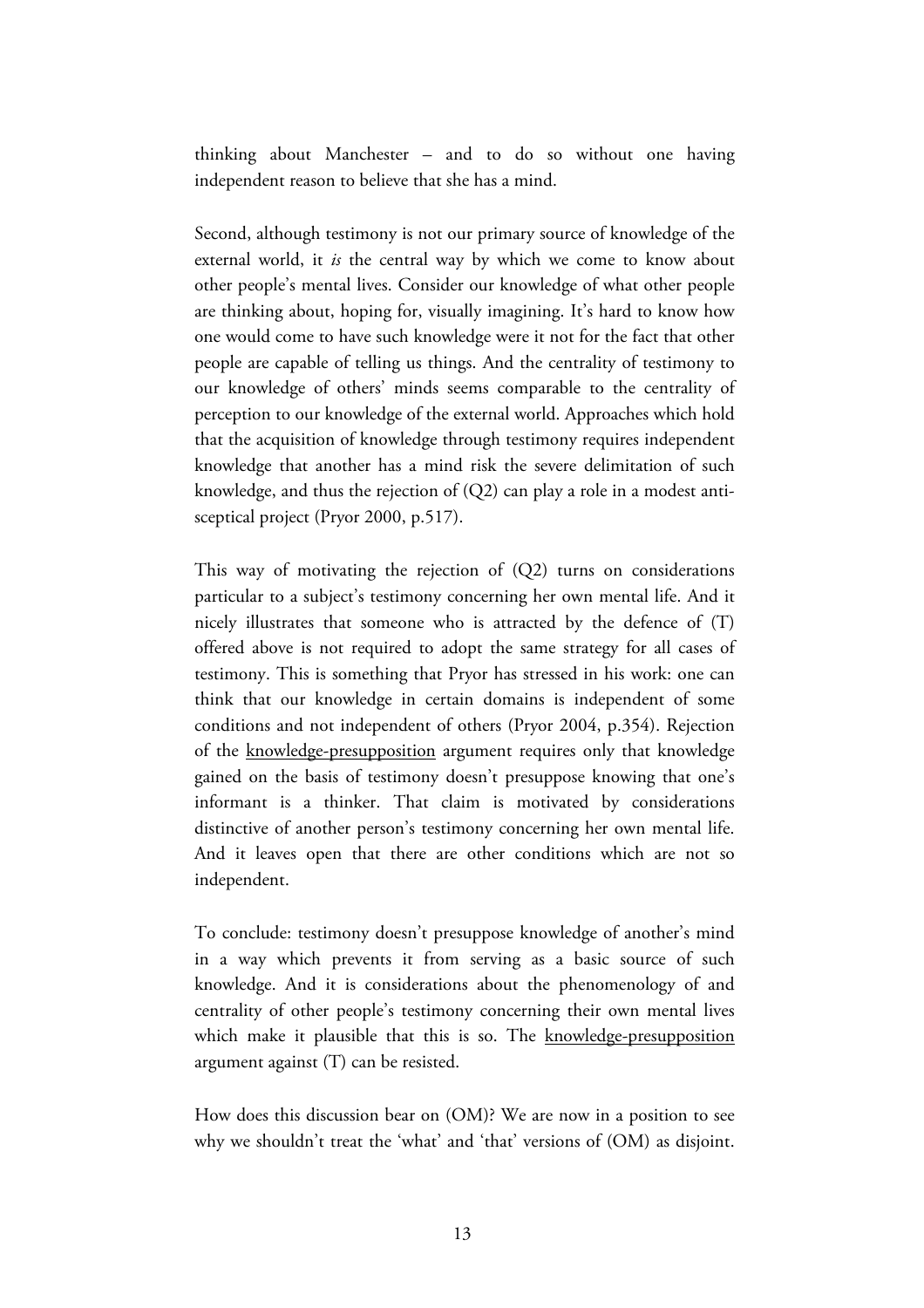In allowing that testimony can be a basic source of knowledge of *what* other people think and feel, we have provided an account of how one can thereby come to know *that* other people think and feel: there is no need to provide a separate answer to each question [cf. Cassam 2007, pp.158-159]. Marking the distinction between the two different readings of (OM) must not mislead us into thinking that an account of how one knows *that* there are other people who think and feel must proceed independently of and prior to an account of how one knows *what* they are thinking and feeling.

It may be instructive to finish by dispelling a confusion which can make (T) seem incredible. Testimony is often taken to be non-generative in the following sense: whenever testimony is a source of knowledge, it transfers knowledge from one party to another without generating it. ([Audi 1997] presents the orthodox view; see [Lackey 1999] for a dissenting opinion.) We can express this non-generative nature as follows: A can only come to know that p on the basis of testimony from B if B herself knows that p. One might think that the non-generative nature of testimony prevents it from serving as a basic answer to any question of the form 'how is it possible to know about p?' for, if this condition holds, testimony never creates knowledge, it only transmits it.

But the non-generative nature of testimony is entirely compatible with testimony providing basic knowledge of another's mind so long as we think that the people who are testifying have non-testimonial ways of knowing about their own mental lives. Consider an analogy: say that romantic engagements all take place behind closed doors. In such a situation, testimony would serve as a basic source of knowledge of others' romantic engagements, since gossip, innuendo and boasting would be our sole source of information about such encounters. But this is compatible with the thought that testimony does not generate new knowledge for each subject has a non-testimonial way of knowing of her own engagements. The non-generative nature of testimony presents no obstacle to endorsement of  $(T).<sup>1</sup>$ 

<sup>&</sup>lt;sup>1</sup> Thanks to the usual suspects: Craig French, Nick Jones, Rory Madden, Matt Parrott, Ian Phillips, Lee Walters.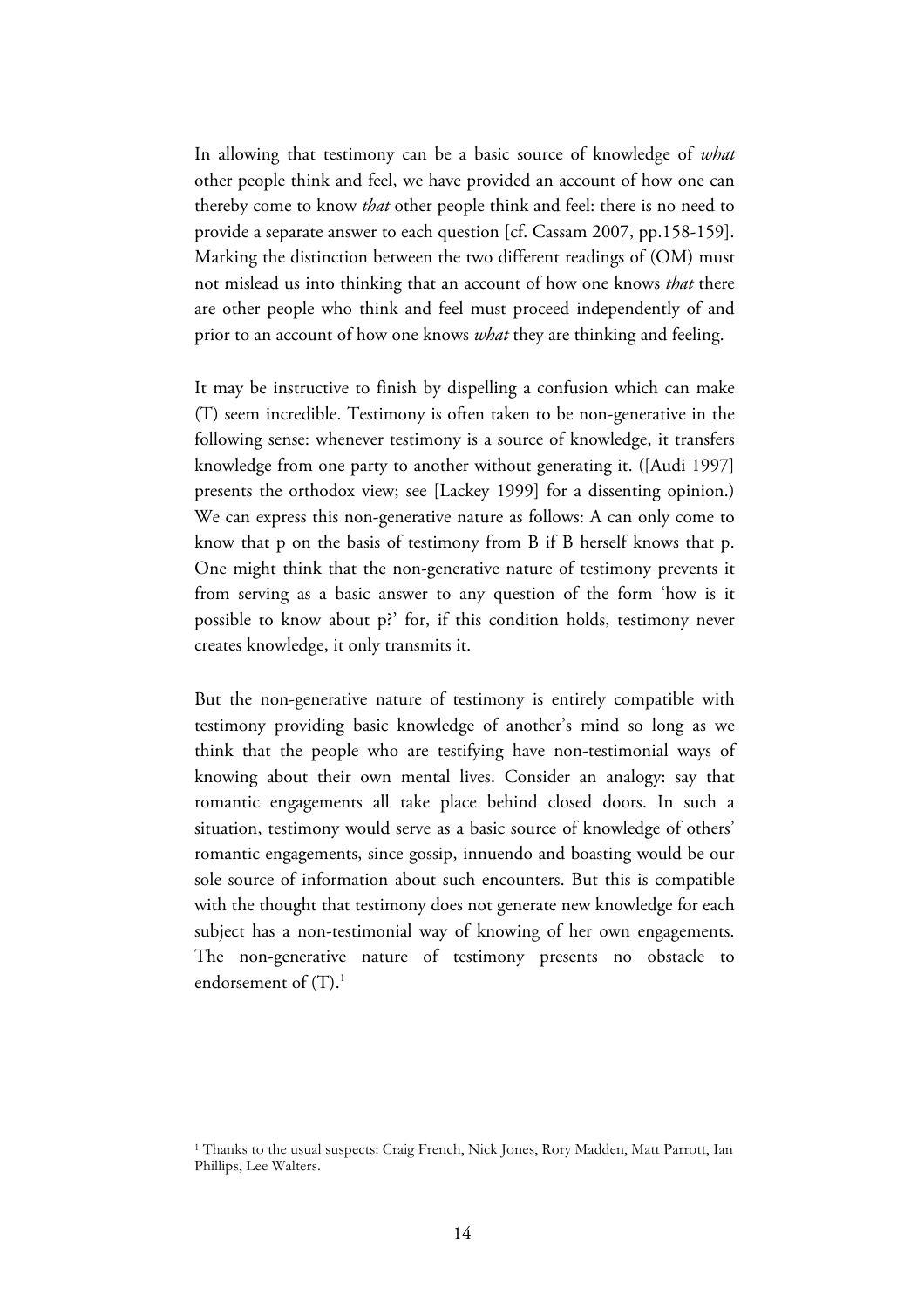#### **References**

- Audi, R. (1997). 'The Place of Testimony in the Fabric of Knowledge and Justification' *American Philosophical Quarterly* 34 (4): 405-422.
- Austin, J.L. (1946) 'Other Minds'. Reprinted in his Philosophical Papers. Oxford: Oxford University Press, 1979.
- Avramides, A. (2001) Other Minds. Oxford: Routledge.
- Bar-On, D. (2000) 'Speaking My Mind'. *Philosophical Topics* 28 (2): 1-34.
- Burge, T. (1993) 'Content Preservation'. *Philosophical Review* 102 (4): 457-88.
- Burge, T. (1997) 'Interlocution, Perception, and Memory'. *Philosophical Studies* 86: 21-47.
- Cassam, Q. (2007) The Possibility of Knowledge. Oxford: Oxford University Press.
- Coady, C.A.J. (1992) Testimony: A Philosophical Study. Oxford: Oxford University Press.
- Coliva, A. (2014) 'Moderatism, Transmission Failures, Closure, and Humean Scepticism'. In E. Zardini and D. Dodd (eds.) Contemporary Perspectives on Justification and Scepticism. Oxford: Oxford University Press.
- Faulkner, P. (2006) 'On Dreaming and Being Lied To'. *Episteme* 2: 149- 159.
- Hume, D. (1975 [1748]) 'Enquiry concerning Human Understanding' in Enquiries concerning Human Understanding and concerning the Principles of Morals ed. L. A. Selby-Bigge, 3rd ed revised by P. H. Nidditch. Oxford: Clarendon Press.
- Lackey, J. (1999) 'Testimonial Knowledge and Transmission' *Philosophical Quarterly* 50 (197): 471-490.
- McDowell, J. (1986) 'Singular Thought and the Extent of "Inner Space"'. Reprinted in his Meaning, Knowledge and Reality. Cambridge, MA Harvard University Press, 1998.
- McDowell, J. (1994) 'Knowledge by Hearsay'. Reprinted in his Meaning, Knowledge and Reality. Cambridge, MA Harvard University Press, 1998.
- McDowell, J. (1995) 'Knowledge and the Internal'. Reprinted in his Meaning, Knowledge and Reality. Cambridge, MA: Harvard University Press, 1998.
- McNeill, W.E.S. (2012) 'On Seeing That Someone is Angry'. *European Journal of Philosophy*. 20: 575–597
- Plantinga, A. (1993) Warrant and Proper Function. Oxford: Oxford University Press.
- Price, H. H. (1938) 'Our evidence for the existence of other minds'. *Philosophy* 13: 425-456.
- Pryor, J. (2000) 'The Skeptic and the Dogmatist'. *Nous* 34: 517-549.
- Pryor, J. (2004) 'What's Wrong with Moore's Argument?' *Philosophical Issues*, 14: 349-378.